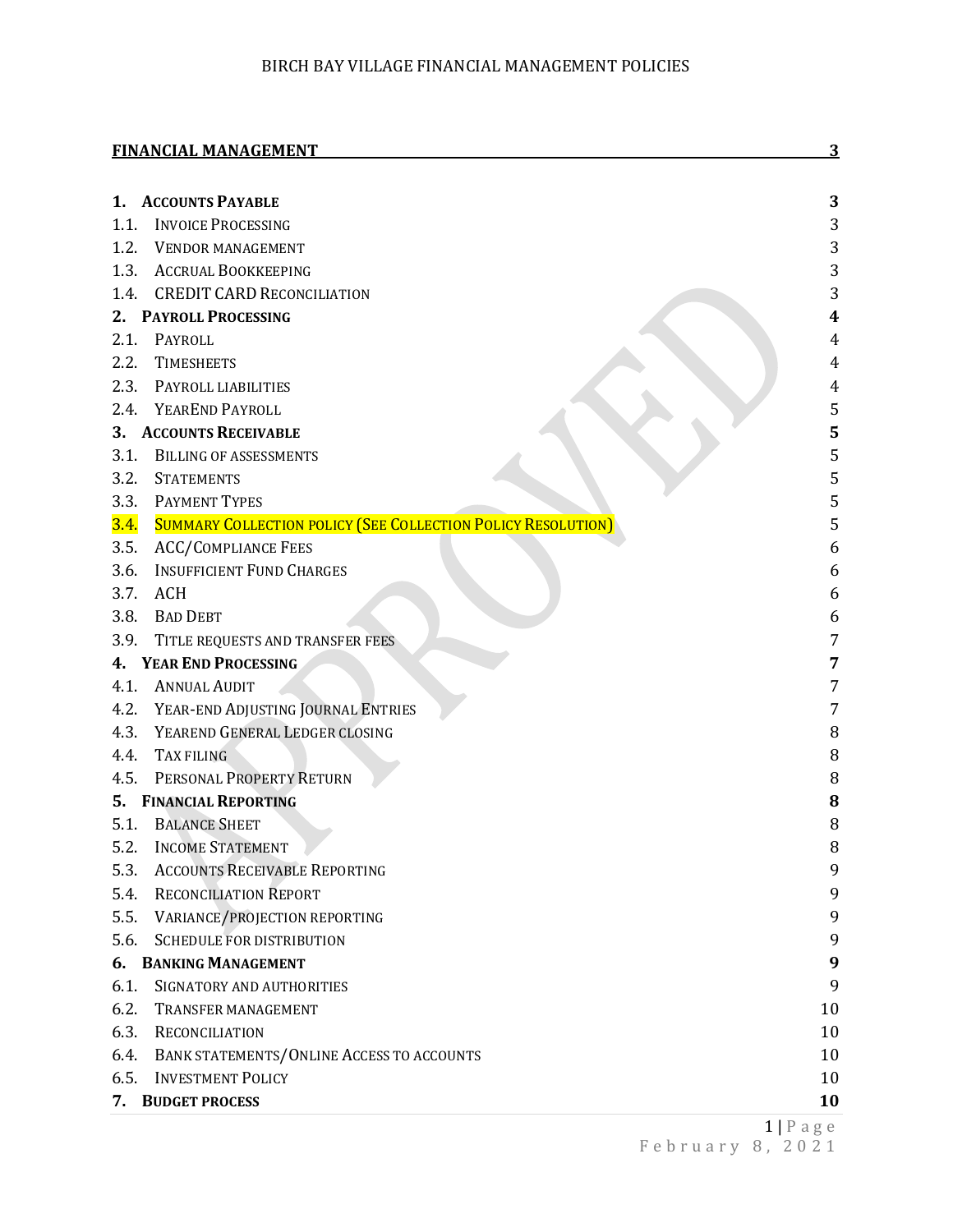| 7.1.  | <b>BUDGET ENTRY</b>                  | 11 |
|-------|--------------------------------------|----|
| 8.    | <b>INTERNAL CONTROLS</b>             | 11 |
| 8.1.  | <b>MAIL</b>                          | 11 |
| 8.2.  | TRANSACTIONS AFFECTING BANK ACCOUNTS | 11 |
| 8.3.  | ADJUSTING JOURNAL ENTRIES            | 11 |
| 8.4.  | PAYROLL                              | 11 |
| 8.5.  | TREASURER/PRESIDENT REVIEW           | 12 |
| 8.6.  | <b>DUAL SIGNATURE REQUIREMENTS</b>   | 12 |
| 8.7.  | <b>CASH PROCESSING</b>               | 12 |
| 8.8.  | PETTY CASH                           | 12 |
| 8.9.  | PROCUREMENT/COMPETITIVE BID POLICY   | 12 |
|       | 9. RESERVE FUND MANAGEMENT           | 12 |
| 9.1.  | <b>RESERVE STUDIES/UPDATES</b>       | 12 |
| 9.2.  | RESERVE FUNDING METHOD               | 13 |
|       | 10. DEPRECIATION/AMORTIZATION        | 13 |
|       | 10.1. CAPITALIZATION POLICY          | 13 |
|       | 11. FINANCIAL DATA PROTECTION        | 13 |
| 11.1. | PASSWORD POLICY                      | 13 |
| 11.2. | ANTIVIRUS                            | 13 |
| 11.3. | DATA BACKUP                          | 13 |
|       |                                      |    |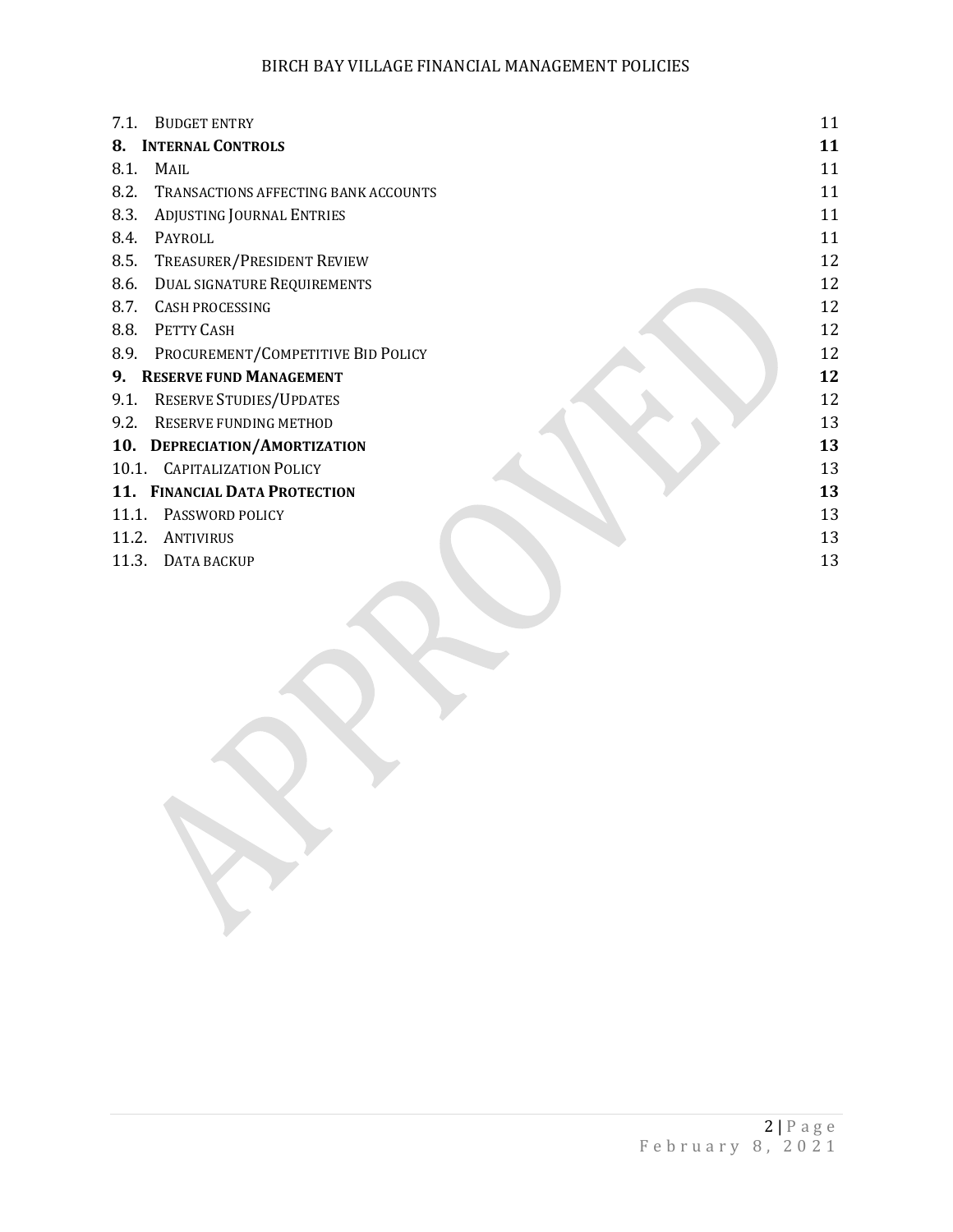# <span id="page-2-0"></span>FINANCIAL MANAGEMENT

# <span id="page-2-2"></span><span id="page-2-1"></span>1. ACCOUNTS PAYABLE

### *1.1.INVOICE PROCESSING*

- 1. All invoices are sent either via postal mail or electronically to AVID exchange for processing.
- 2. Invoices are first reviewed/coded by bookkeeper. Upon approval, General Manager reviews and approves them. For invoices that require signature, 2 Board Members must approve the invoice.
- 3. All invoices are posted using accrual method.

### <span id="page-2-3"></span>*1.2. VENDOR MANAGEMENT*

- 1. All vendors who are not incorporated and are anticipated to be paid more than \$600 in total for services (excluding goods purchased if noted) must have a completed W9 and certificate of insurance on file before services are rendered and payments disbursed.
- 2. Form 1099s will be issued for all non-goods related vendors who are paid \$600 or more in a calendar year.

### <span id="page-2-4"></span>*1.3. ACCRUAL BOOKKEEPING*

- 1. In general, BBVCC uses a modified accrual basis of accounting. In this, we allocate expenses in the month they are incurred – be it prepaid expenses or liabilities. For income, we allocate when they are payable and due. We do not amortize the assessments monthly; rather, we capture them their designated payment plans.
- 2. Some other minor exceptions:
	- ♦ Water bills are billed bi-monthly and expensed the date of the bill as opposed to accruing monthly.
	- ♦ Depreciation is reconciled annually as opposed to monthly.
	- ♦ Paid time off is reconciled annually.

# <span id="page-2-5"></span>*1.4. CREDIT CARD RECONCILIATION*

- 1. Credit card transactions are accrued during month of transaction per receipt.
- 2. The cut-off for the billing statement is the  $15<sup>th</sup>$  of the month, with automatic payment withdrawn the following day. Billing statement is reconciled to the accrual account upon receipt of statement.
- 3. On some occasions, Manager may pay the balance of the credit card account before the automatic withdraw date. Situations such as quarter/year end closing could prompt this. Manager provides documentation to bookkeeper for appropriate journal entries and record keeping.
- 4. Credit card has spending limit of \$10,000, with allocations as follows:
	- ♦ \$8,000 General Manager
	- ♦ \$500 Maintenance Supervisor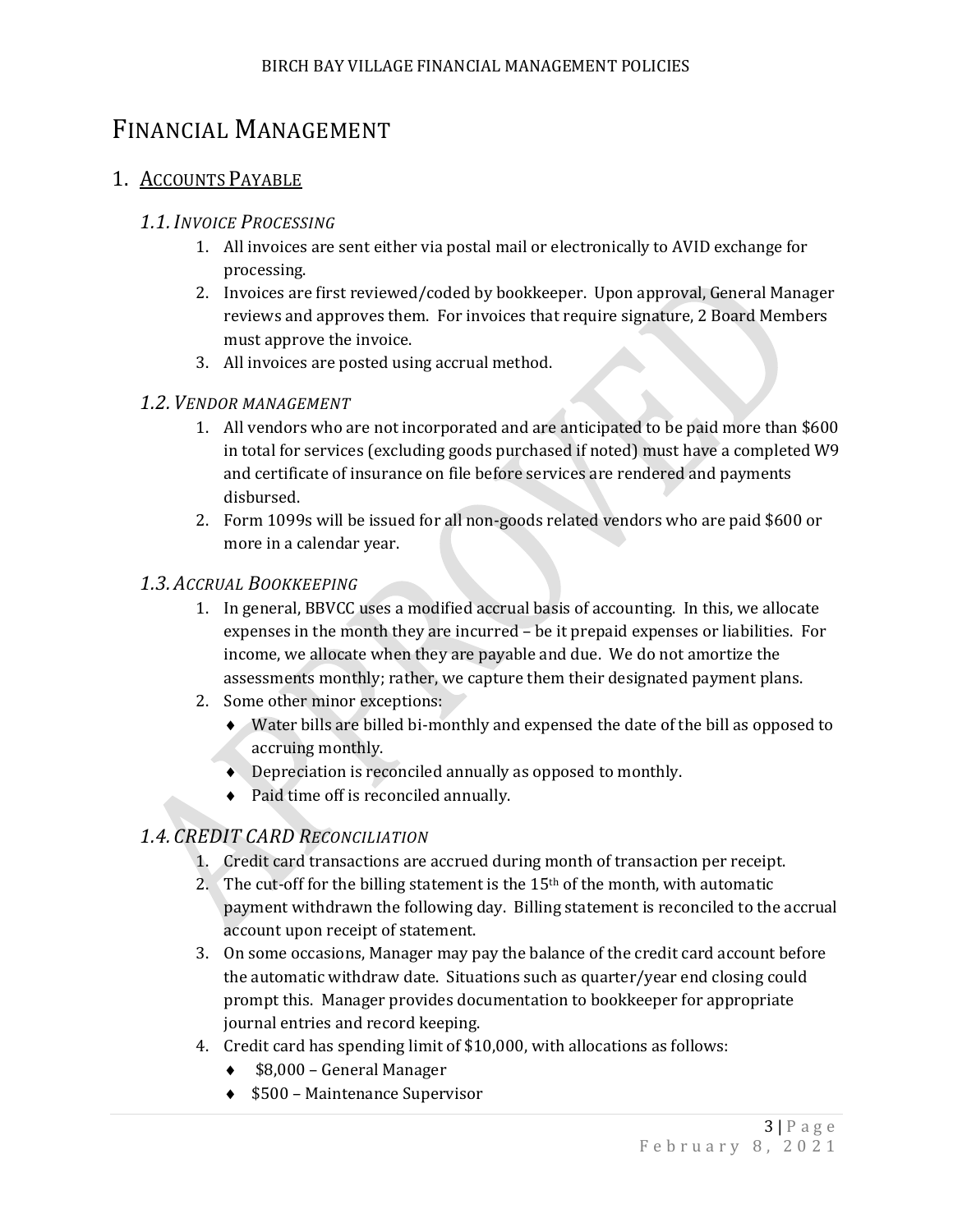- ♦ \$500 Office Supervisor
- 5. Current bills that are paid automatically via Credit Card
	- ♦ Water bills
	- ♦ Comcast
	- ♦ Ziply Fiber
	- ♦ Sanitary Services
	- ♦ Zoom
	- ♦ TOPS ONE

### <span id="page-3-1"></span><span id="page-3-0"></span>2. PAYROLL PROCESSING

#### *2.1. PAYROLL*

- 1. Biweekly processing, 26 payrolls/year
- 2. Weeks run from Sunday-Saturday
- 3. Paydays are Wednesdays

#### <span id="page-3-2"></span>*2.2. TIMESHEETS*

- 1. All employees use timeclick to check in and out.
- 2. Office assistant generates timeclock reports for all employees for General Manager to review along with time sheets submitted by staff on the Monday prior to pay day.
- 3. Once finalized, bookkeeper enters timesheet information into ADP. General Manager reviews pre-processing reports the same day and submits final authorization.
- 4. Within 2 days, bookkeeper posts payroll entries into the accounting system.
- 5. Journal entry reports along with payroll reports/timesheets/PTO approved requests are filed in a locked drawer in the General Manager's office.

#### <span id="page-3-3"></span>*2.3. PAYROLL LIABILITIES*

- 1. Premium related benefits Medical, dental, and life benefits are prepaid upon receipt of billing statement. For employees that pay additional premiums for spouses/dependents, these amounts are held in the "Payroll Liability" liability account until billing is received.
- 2. Retirement benefits Amounts withheld from an employees' payroll for contribution to IRA must be transferred to Vanguard within 30 days of month end. The employer match portion of the IRA must be paid by the due date of the employer's tax return for the year (including extensions). In practice, however, the employer match is made simultaneously with the employee contribution. This is done online by the bookkeeper.
- 3. Withholdings Any tax related filings, contributions, and garnishments are automatically withdrawn by third party payroll processing and distributed accordingly.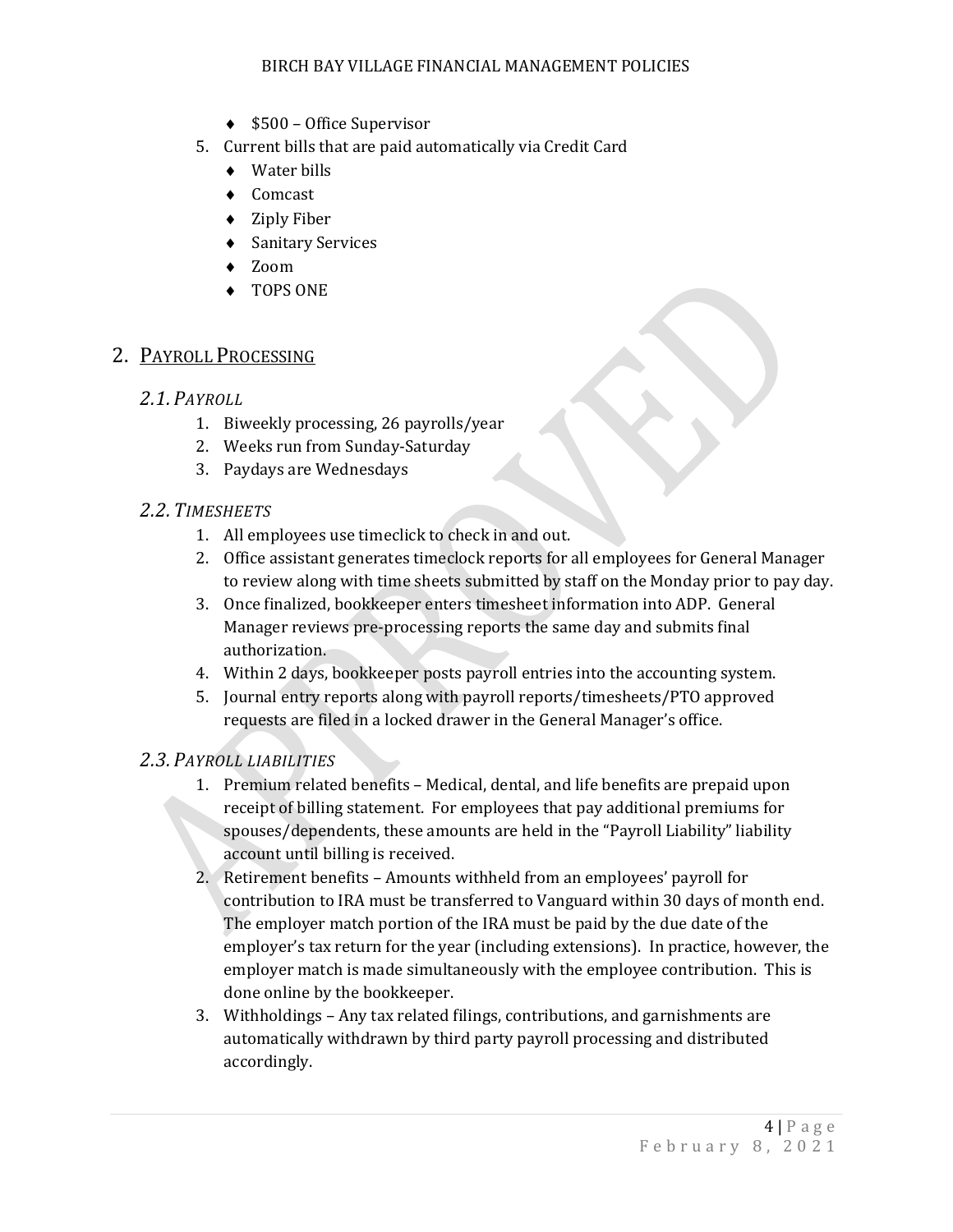### <span id="page-4-0"></span>*2.4. YEAREND PAYROLL*

- 1. For W-9s and year end filing requirements, third party payroll processor handles all requirements and filings.
- 2. Bookkeeper distributes documents to staff for completion as required for benefit renewals, FSAs, and IRA contributions during appropriate open enrollment periods and makes the proper filings.
- 3. Payroll liabilities are accrued/expensed as close to actual by day should the first pay period of the new year reflect days during the prior year.

### <span id="page-4-2"></span><span id="page-4-1"></span>3. ACCOUNTS RECEIVABLE

#### *3.1.BILLING OF ASSESSMENTS*

- 1. Annual bills, citing the payment plan amounts owed, are sent out no later than 12/1 of each year (for due date 1/1).
	- ♦ Bills are sent both electronically as well as paper form, regardless of billing preference.
	- ♦ Included in this billing is payment instructions and an emphasis to use online and/or PO Box address.

#### <span id="page-4-3"></span>*3.2. STATEMENTS*

- 1. Past due statements are sent out monthly by the  $10<sup>th</sup>$  of the month showing any balance due after interest has been added. Owners who have enrolled in electronic billing will receive these statements via email.
- 2. Statements are not sent for dues other than the annual notice unless they are past due (over 30 days).

#### <span id="page-4-4"></span>*3.3. PAYMENT TYPES*

- 1. The following methods of payment may be used to pay any amounts due to the HOA:
	- Credit Card online only through website. Fee applies.
	- Check Preferred method online or via mail/bill pay to lockbox address.
		- Cash is strongly discouraged, but not turned away. Receipts must be given to anyone paying cash. No change is given. Accumulated cash in excess of \$100 is deposited daily.

### <span id="page-4-5"></span>*3.4. SUMMARY COLLECTION POLICY (SEE COLLECTION POLICY RESOLUTION)*

- 1. After 30 days past due (after January 31st for annual dues), late fees of 10% are added to accounts for all charges except interest and late fees.
- 2. Interest is applied on the last day of each month on the assessment balance at 8% APR.
- 3. When accounts are 45 days past due, they are sent a notice inviting them to a hearing before the Board of Directors.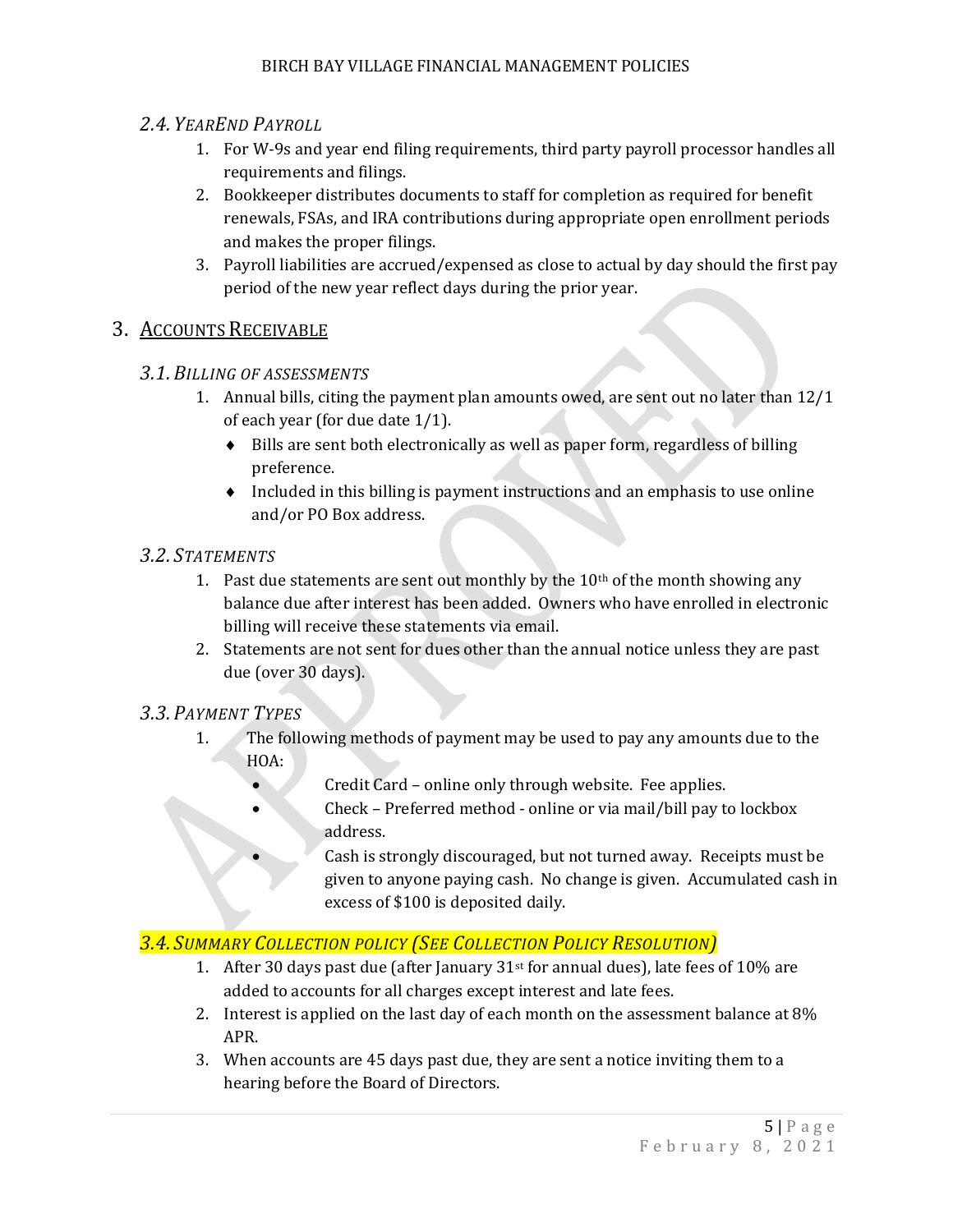4. At this hearing, either an agreement to become current is reached or the Board proceeds with filing a lien, shutting off bar codes, and denying amenities.

### <span id="page-5-0"></span>*3.5. ACC/COMPLIANCE FEES*

- 1. Fines are added to owners' account per fine policy.
- 2. All owners who have a fine assessed are given 15 calendar days to appeal the fine. Once the appeal is filed, the fine due date is changed to allow for sufficient due process without incurring fees or interest.
- 3. Once the appeal timeline has passed (or if the appeal process upholds a fine), owner is sent a follow up notice reflecting the final fine amount and 30 day due date.

### <span id="page-5-1"></span>*3.6.INSUFFICIENT FUND CHARGES*

1. Insufficient fund charges are charged on all returned payments

### <span id="page-5-2"></span>*3.7. ACH*

- 1. ACH Sign up prefer self-service through TOPS Pay. However, we can set up ACH inhouse:
	- ♦ Requires completed & signed form
	- ♦ Forms are processed by General Manager
	- ♦ Forms are stored in locked cabinet and destroyed when cancelled
- 2. ACH is processed 5 days after the respective charge is applied.
- 3. Any changes needed to be made by owner need to be submitted 3 banking days before scheduled withdraw date.
- 4. If an ACH transaction is returned for insufficient funds due to owner error, NSF charge is added. Owner will still have until the 31st of the month to pay before late fees are added. It will be the option of the owner to continue ACH for future installments.

### <span id="page-5-3"></span>*3.8.BAD DEBT*

- 1. The General Manager only writes off owner balances unless one of three things has occurred:
	- Owner has filed bankruptcy and no longer owns the property.
	- ♦ In the case of an owner who has filed bankruptcy and still owns the property, past due amount "stays with the property" (unless a foreclosure occurs) and will be collectable by next owner. The amount, however, cannot be billed to the current owner until the property is resold. The Board has the option of writing this amount off as well.
	- ♦ The Board has agreed that the debt is uncollectable (i.e. legal fees without final judgement to collect them).
- 2. Each year, the allowance for bad debt (negative asset on balance sheet) is reviewed and adjusted using the following conditions:
	- ♦ Balance due of a home that is currently in foreclosure without a reasonable chance of collecting amount due from owner.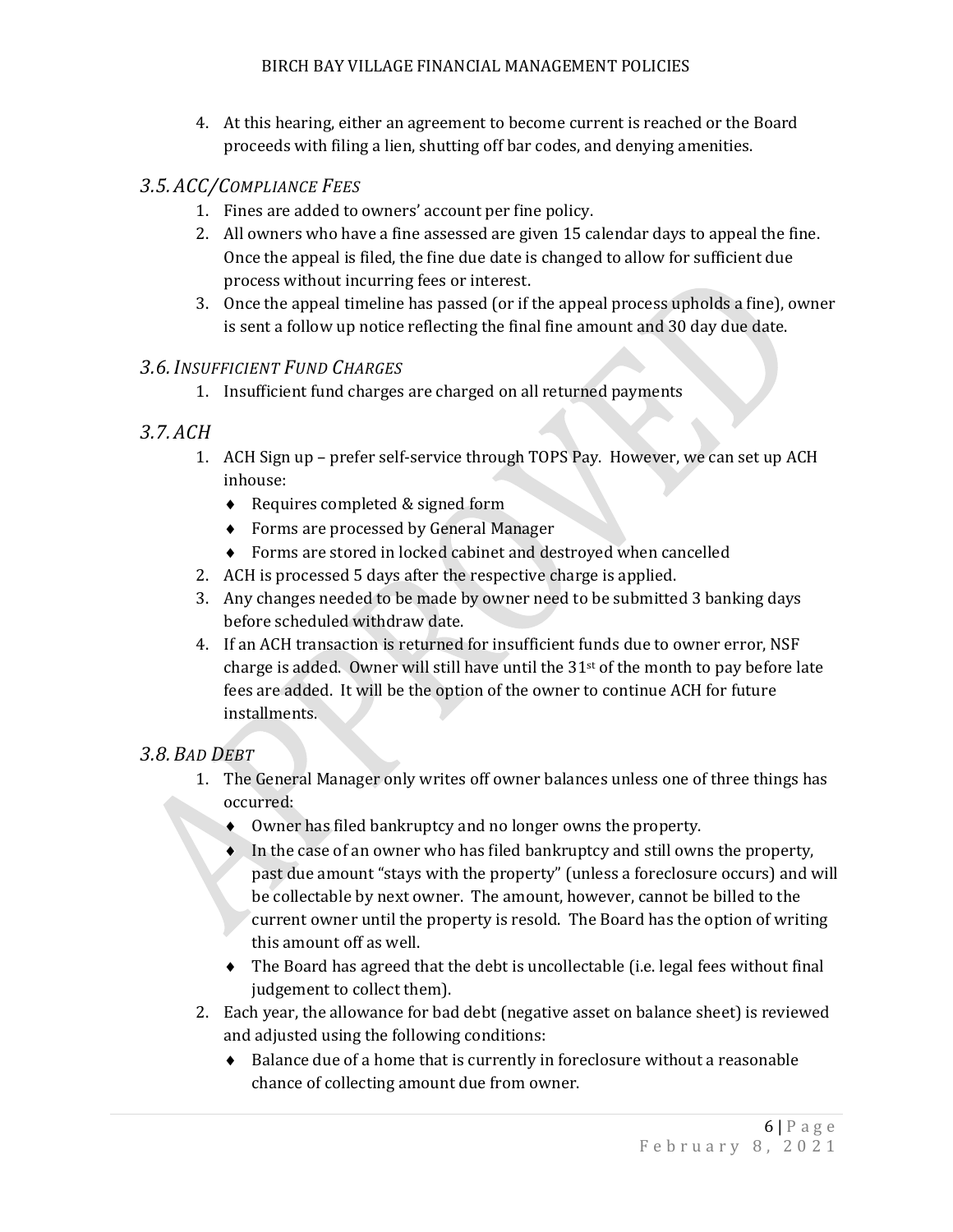- ♦ Prior owner debt without a reasonable chance of collecting (i.e. no payment plan or active garnishment).
- ♦ Any total change in the "allowance" per the accounts receivable report will result in a bad debt adjustment for the year.

### <span id="page-6-0"></span>*3.9. TITLE REQUESTS AND TRANSFER FEES*

- 1. Title company requests for HOA balances and confirmation of assessments are received and processed by office staff within 3 business days. Requests may be rushed (within 24 hours) upon request and availability.
- 2. When a request is received, the TOPS account is updated to reflect the pending resale with applicable data and \$50 charge applied. Photos are added to the property account from the listing. General Manager or Compliance Coordinator conducts a file/property review to identify any potential issues and notes it accordingly. A letter is sent to the title company showing any issues and balances owed.
- 3. Upon receipt of warranty deed, a transfer fee of \$400 is applied by office staff. New owner information is entered and processed accordingly. Prior owner documents are removed from files.

## <span id="page-6-2"></span><span id="page-6-1"></span>4. YEAR END PROCESSING

### *4.1. ANNUAL AUDIT*

- 1. Each year, the Board reviews the engagement letter proposed by a specialized third party CPA firm chosen by the committee to conduct the annual audit.
- 2. Management prepares for the annual audit by ensuring that all accounts are reconciled, posting has been made of all known invoices and payments, and making known adjusting journal entries by the middle of January.
- 3. Once in-house preparation is complete, auditor conducts audit, with management and staff addressing any concerns or questions raised and assists as requested.
- 4. Auditors compile any additional year end entries (including the final fund/equity adjusting journal entries) and provide draft report. Manager ensures that entries are made accordingly, in-house accounting reports match audit reports, and reviews draft report with Auditor.
- 5. Once draft has been reviewed, adjusting journal entries recorded, and all questions and concerns resolved, the final report is generated by the auditor and delivered to the Board and made available to property owners.

### <span id="page-6-3"></span>*4.2. YEAR-END ADJUSTING JOURNAL ENTRIES*

- 1. The following is a list of standard yearend adjusting journal entries made by General Manager or bookkeeper at the direction of the GM (full documentation delivered to auditor):
	- ♦ Accrual adjustments for payroll, insurance, credit card liabilities, and other known expenses are posted to respective accounts.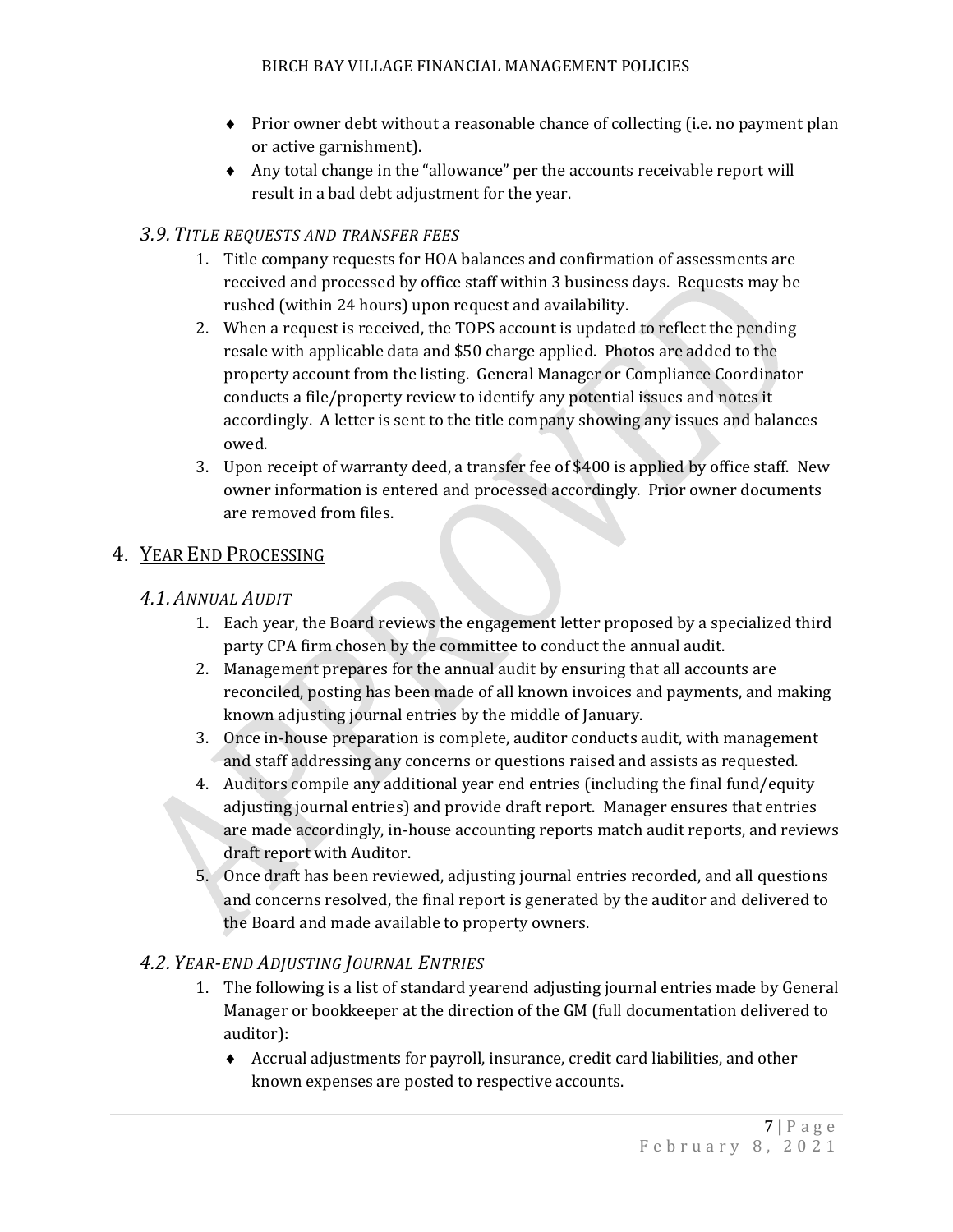- ♦ Allowance for doubtful accounts is reviewed and adjusted accordingly.
- ♦ Depreciation/amortization is reviewed and entries are made accordingly using straight-line method (see capitalization policy for assets that are depreciated/amortized).
- ♦ Any other reclassifications needed to non-cash accounts
- 2. To complete the audit, auditor recommends fund closing entries and adjustments as needed.

#### <span id="page-7-0"></span>*4.3. YEAREND GENERAL LEDGER CLOSING*

- 1. Yearend general ledger closing is done once in-house entries are made in order to generate draft reports for the Board.
- 2. Once adjustments are proposed, GM reopens the year, directs the entries to be completed, and recloses the year.
- 3. Budget for the subsequent year is entered as soon as possible.

#### <span id="page-7-1"></span>*4.4. TAX FILING*

- 1. Annual federal and state corporate tax returns are filed by the association's audit firm.
- 2. BBVCC historically files an 1120-H due and subsequently has limited tax liability. To retain the ability to file the 1120-H and to continue to have limited tax liability, nonbusiness related income must not exceed 10% of the overall operating expenses for the year. In 2018, sufficient interest revenue was realized warranting a change in tax filing, resulting in a tax liability.

#### <span id="page-7-2"></span>*4.5. PERSONAL PROPERTY RETURN*

1. The State of Washington personal property return is compiled by the General Manager, with the help of Maintenance and Office staff and filed no later than March 1 of each year.

### <span id="page-7-4"></span><span id="page-7-3"></span>5. FINANCIAL REPORTING

### *5.1.BALANCE SHEET*

- 1. System generated balance sheets using Fund Accounting principles are prepared monthly reflecting Operating Fund, and Reserve Funds.
- 2. Balancing Adjusting Journal Entries are often necessary, specifically for transactions that default to the operating fund but affect the reserve expenses. These are done by the bookkeeper when posting expenses with review of documentation by General Manager (i.e. entries to the Due to/Due from accounts).
- 3. Other accrual entries such as paid time off, payroll related liabilities, and other expenses may also be necessary.

#### <span id="page-7-5"></span>*5.2.INCOME STATEMENT*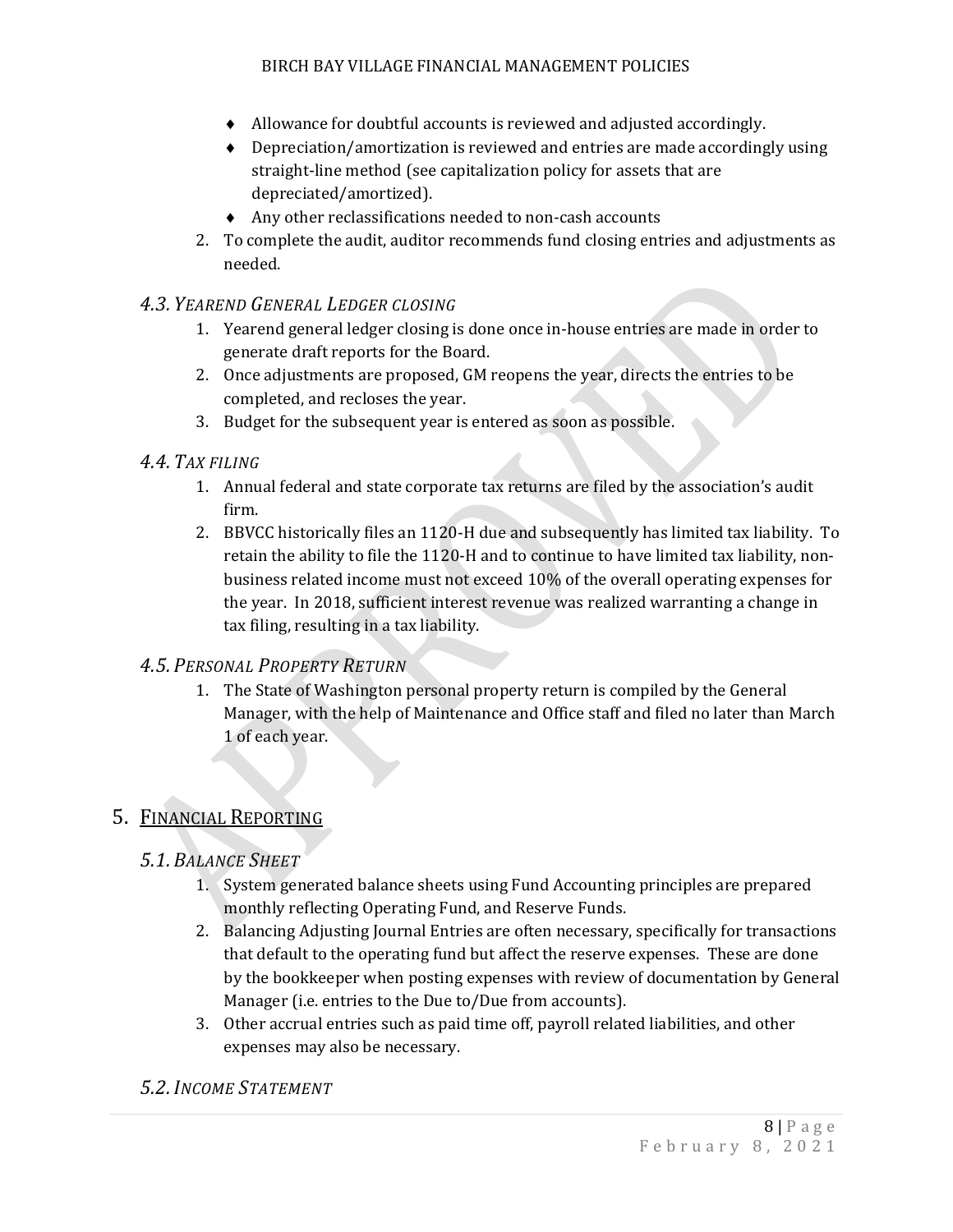1. System generated report of revenue and expenses is prepared monthly reflecting a summary of all financial activity.

### <span id="page-8-0"></span>*5.3. ACCOUNTS RECEIVABLE REPORTING*

1. Aged Owner Balance report is generated for the Board President and Treasurer monthly.

### <span id="page-8-1"></span>*5.4.RECONCILIATION REPORT*

- 1. Reconciliation report (see Reconciliation section) is maintained by bookkeeper attached to all association original bank statements in binder for Treasurer access & included in the Board Financial packet.
- 2. All bank reconciliations are to be reviewed and initialed by the General Manager.
- 3. No changes/backdating of transactions are to be posted once the reconciliation is approved. If a transaction is missed for some extraordinary reason, a new reconciliation needs to be printed and re-review by GM.

#### <span id="page-8-2"></span>*5.5. VARIANCE/PROJECTION REPORTING*

1. Upon request, the General Manager will generate a projection report reviewing all income/expense line items for presentation to the Board. Variances are identified and discussed.

#### <span id="page-8-3"></span>*5.6. SCHEDULE FOR DISTRIBUTION*

- 1. All reconciliations must be completed within the first 3 business days of the month.
- 2. Financial reports shall be reviewed no later than the second Tuesday of the month (day prior to Board Workshop).
- 3. The Board President and Board Treasurer will review the following reports monthly:
	- ♦ Monthly balance sheet
	- ♦ Income statement reflecting budget & actual
		- ♦ Accounts Receivable report
		- ♦ Reconciliation reports
		- ♦ Bank Statements
		- ♦ Copies of all invoices not uploaded to AvidExchange
		- ♦ Check register (including voided checks), sorted in sequential order
- 4. If requested (or during the budget process), the projection report is prepared for the Board.
- 5. On a quarterly basis, a quarter end packet is submitted & reviewed by the entire Board at the Board Workshop.

#### <span id="page-8-5"></span><span id="page-8-4"></span>6. BANKING MANAGEMENT

#### *6.1. SIGNATORY AND AUTHORITIES*

1. All operating accounts held by the association have three signatories – General Manager, Board President (or designee), and Board Treasurer.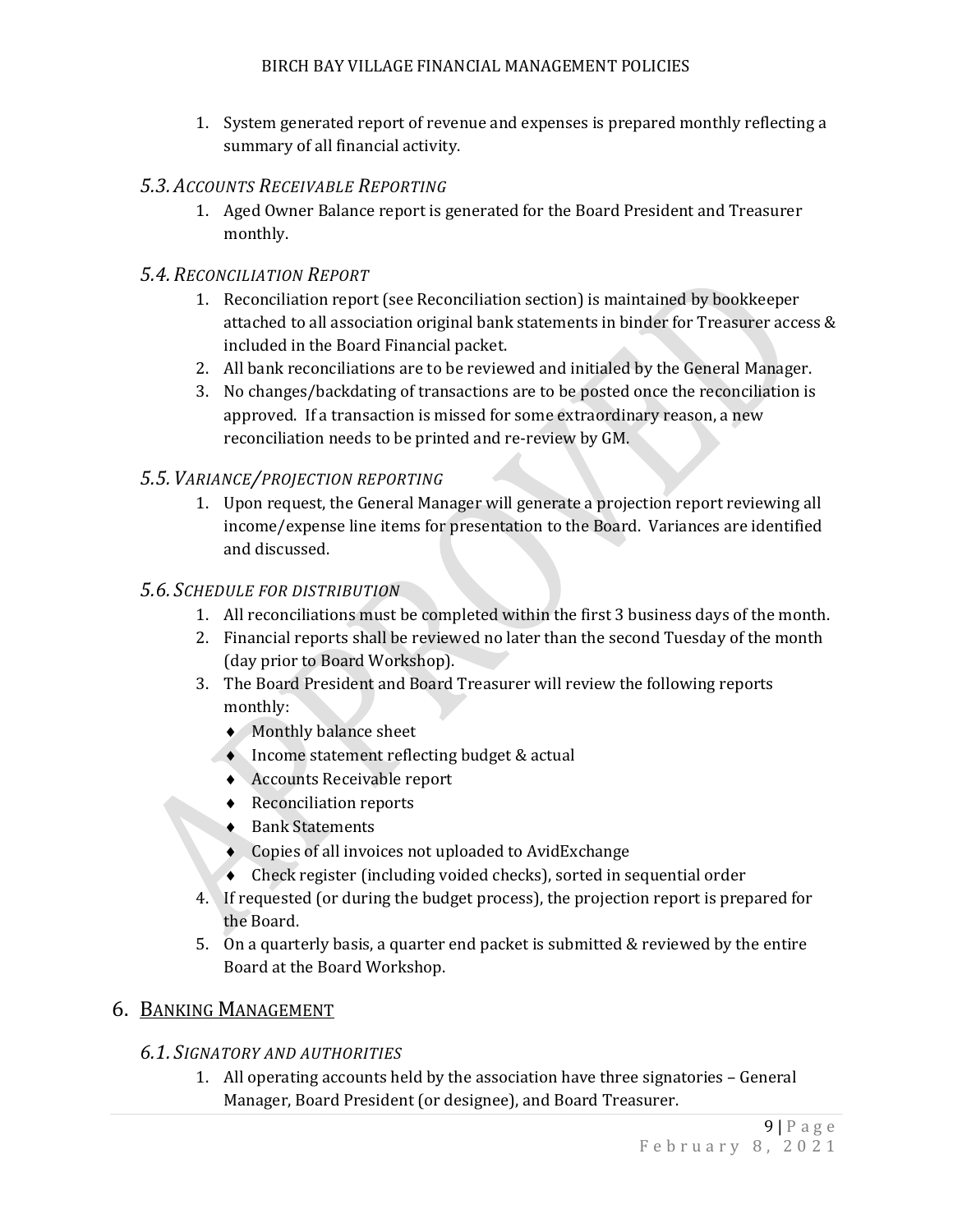2. Signature cards are updated immediately in the event of an emergency change. For board officer changes, these are updated as soon as the replacement officer has been designated.

#### <span id="page-9-0"></span>*6.2. TRANSFER MANAGEMENT*

- 1. The online transfer of money between accounts within a single financial institution is conducted by the General Manager, with documentation filed and transaction posted to the Accounting system by the Bookkeeper.
- 2. For transfers between financial institutions, such as transfers between reserve funds and operating funds, require Board Treasurer and Board President approval.

### <span id="page-9-1"></span>*6.3.RECONCILIATION*

- 1. Bookkeeper reconciles bank statements upon receipt, no later than the 5<sup>th</sup> business day of the month.
- 2. General Manager reviews and initials all reconciliation reports.
- 3. After review by General Manager, all reconciliation reports and bank statements are stored in Bank Statement Binder for Treasurer access and monthly review.

### <span id="page-9-2"></span>*6.4.BANK STATEMENTS/ONLINE ACCESS TO ACCOUNTS*

1. General Manager, Treasurer, and President all have online access to bank accounts to review activity and view original bank statements. Bookkeeper also has nonadmin level access to Alliance accounts to access statements and research transactions.

### <span id="page-9-3"></span>*6.5.INVESTMENT POLICY*

1. See Investment Policy Resolution for more details.

# <span id="page-9-4"></span>7. BUDGET PROCESS

- 1. The General Manager begins the budget process in August preparing a draft income/expense budget for operating expenses only. General Manager reviews all association expenditures individually with consideration of historical performance.
- 2. General Manager presents initial operating budget to Board during a Special Budget Meeting in late August/early September for preliminary analysis and discussion.
- 3. Committees submit project requests for consideration by this Budget meeting. Committee representatives are required to attend this meeting.
- 4. Subsequent budget meetings may be called if necessary.
- 5. At the September Board Meeting, the final updated draft for both operations and reserves is approved by the Board.
- 6. The approved budget and tentative fee schedule is then distributed to the Owners of BBVCC with a notice of budget meeting (first Friday in November), giving Owners an opportunity to reject the approved budget.
- 7. Should the majority of Owners vote to reject the Budget, the Board will convene a special meeting to consider alternate revenue sources (user fees) and/or make changes to the budget to be able to meet the prior year assessment level.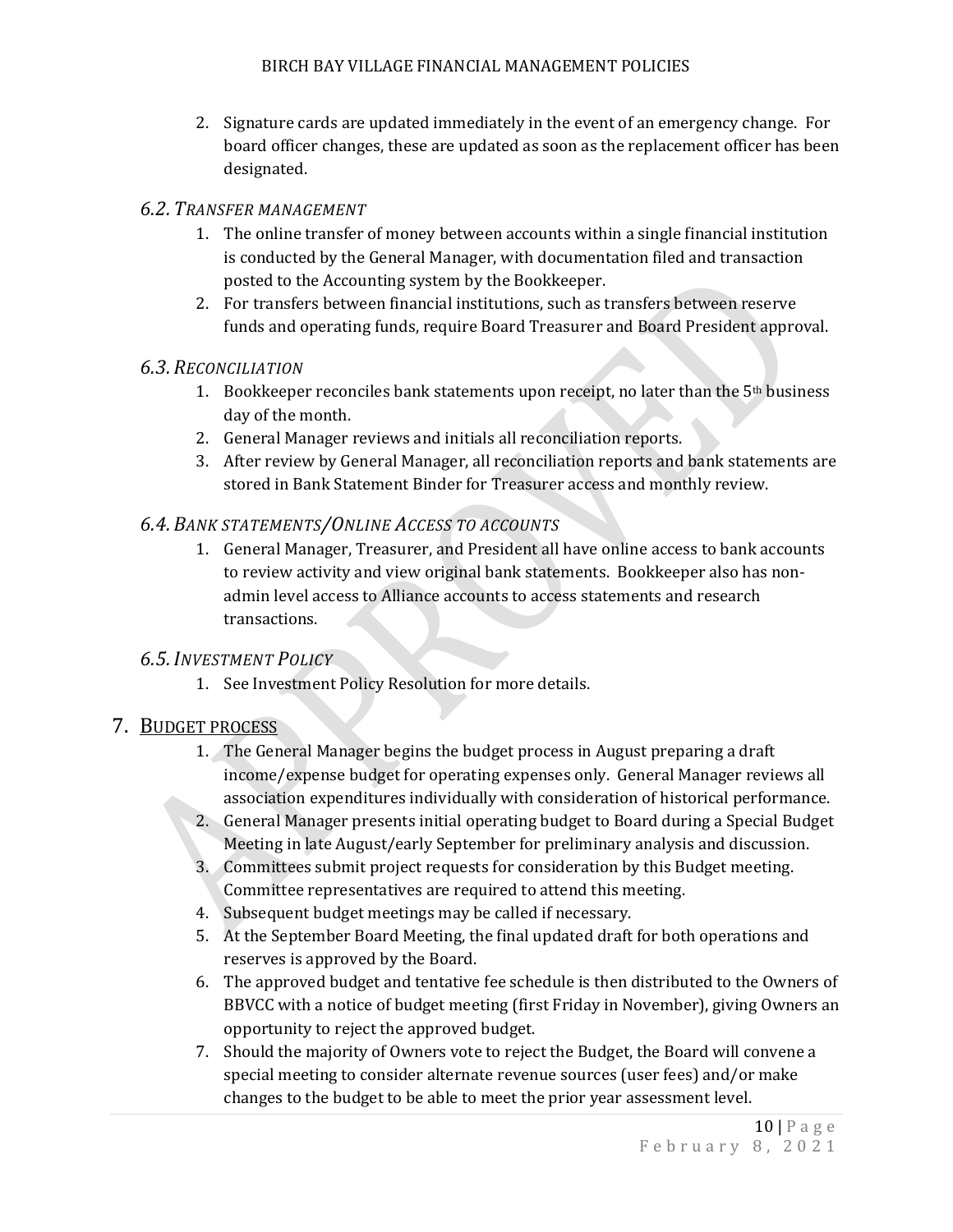- 8. Fee schedule must be approved at the November Board Meeting.
- 9. Invoices for the upcoming fiscal year are to be sent by the first week of December.

### <span id="page-10-0"></span>*7.1.BUDGET ENTRY*

- 1. Final Board approved budget is allocated by month in as close approximation to when expense/income is expected as possible.
- 2. In the event additional expense or income line items are needed to segregate general ledger accounts for further clarification, General Manager will allocate accordingly. If the allocations and/or reallocations affect the financial reporting, General Manager will get approval from Board prior to reallocation is made.

### <span id="page-10-2"></span><span id="page-10-1"></span>8. INTERNAL CONTROLS

### *8.1.MAIL*

- 1. All mail, including invoices, is opened by admin staff (nonbookkeeper) and date stamped daily.
- 2. Invoices are scanned/emailed to Avid Exchange upon receipt. Legal documents and other management appropriate items are given to manager for initials/approval.

### <span id="page-10-3"></span>*8.2. TRANSACTIONS AFFECTING BANK ACCOUNTS*

- 1. All transactions affecting bank accounts are posted to accounting system by bookkeeper with supporting documentation reviewed (initialed) by General Manager.
- 2. Initialed documentation and journal entry transaction report are filed by bookkeeper in a secured desk drawer which is accessible by General Manager, Treasurer, Board of Directors, and Accountant.

### <span id="page-10-4"></span>*8.3. ADJUSTING JOURNAL ENTRIES*

- 1. Adjusting journal entries, for the purpose of this document, are reclassifications in non-cash accounts that are necessary to generate accurate and transparent financial reports.
- 2. General Manager or bookkeeper at the direction of the General Manager may generate these entries. In situations where bookkeeper discovers a misclassification, the entry is reviewed/ initialed by General Manager.
- 3. All adjusting journal entries are documented and filed by bookkeeper in a secured desk drawer which is accessible by General Manager, Treasurer, Board of Directors, and Accountant.

### <span id="page-10-5"></span>*8.4. PAYROLL*

- 1. General Manager conducts initial approval of timesheets, as explained in Payroll section.
- 2. Once approved, bookkeeper performs a verification calculation of times and posts payroll into processing system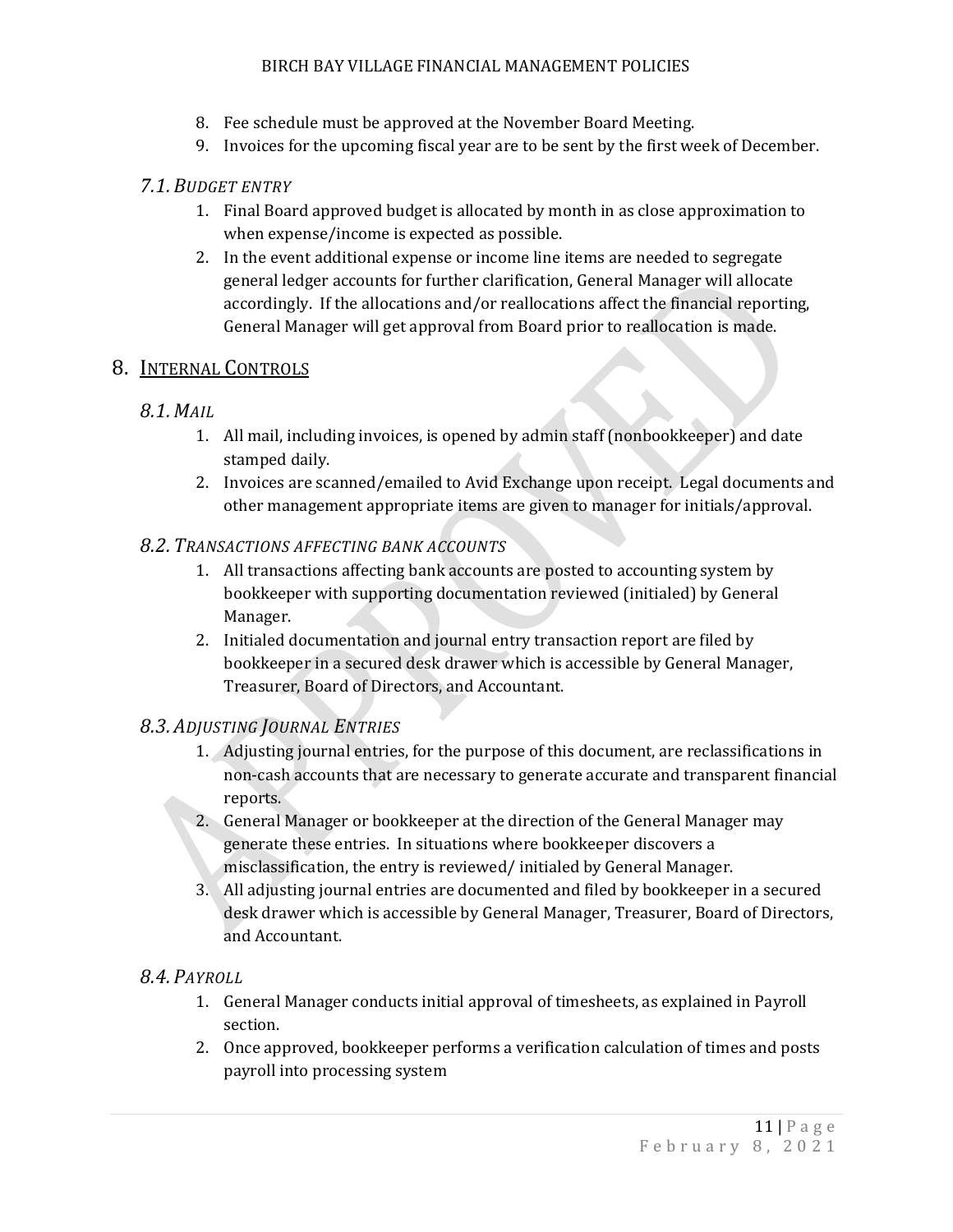- 3. Manager reviews and verifies payroll processed matches approved time sheet report before authorizing payment.
- 4. Upon receipt of payroll reports from processing company, bookkeeper makes journal entries and files all documentation in locked payroll cabinet.
- 5. General Manager authorizes pay rate changes and bonuses for all staff in writing. For General Manager pay rate changes or bonuses, Board President submits written authorization.
- 6. Payroll records shall only be accessed by General Manager, bookkeeper, Board Treasurer, Board President, and accountant.

### <span id="page-11-0"></span>*8.5. TREASURER/PRESIDENT REVIEW*

- 1. In addition to the standard financial reports delivered, Treasurer and President may access all accounting related documentation.
- 2. As signatory, Treasurer and President may contact banking institutions directly to review any and all financial documents. Additionally, both Officers are also authorized to contact the auditor as needed.

### <span id="page-11-1"></span>*8.6.DUAL SIGNATURE REQUIREMENTS*

1. All checks require dual signatures. Checks should be signed by two Board Members (President and Treasurer), although the General Manager may sign as one if absolutely necessary.

### <span id="page-11-2"></span>*8.7. CASH PROCESSING*

- 1. Cash received in the office that cannot be immediately deposited locally or is in a small amount will be posted and kept in undeposited funds account.
- 2. While cash is discouraged, any cash transaction must have a receipt associated and given to the homeowner.

### <span id="page-11-3"></span>*8.8. PETTY CASH*

- 1. Petty cash is not to exceed \$100 and is kept in locked cabinet at all times.
- 2. Petty cash account is reconciled at least monthly.

# <span id="page-11-4"></span>*8.9. PROCUREMENT/COMPETITIVE BID POLICY*

1. See policy

# <span id="page-11-6"></span><span id="page-11-5"></span>9. RESERVE FUND MANAGEMENT

### *9.1.RESERVE STUDIES/UPDATES*

- 1. Every three years, BBVCC will contract with a third party Reserve Specialist to conduct an onsite reserve study and make projection updates as necessary.
- 2. By the first budget meeting, General Manager will update the reserve study to reflect known changes/additions to the current projection to ensure adequate funding relative to the forecasted requirements.
- 3. Reserve studies are reviewed by the Board during the annual budget process.